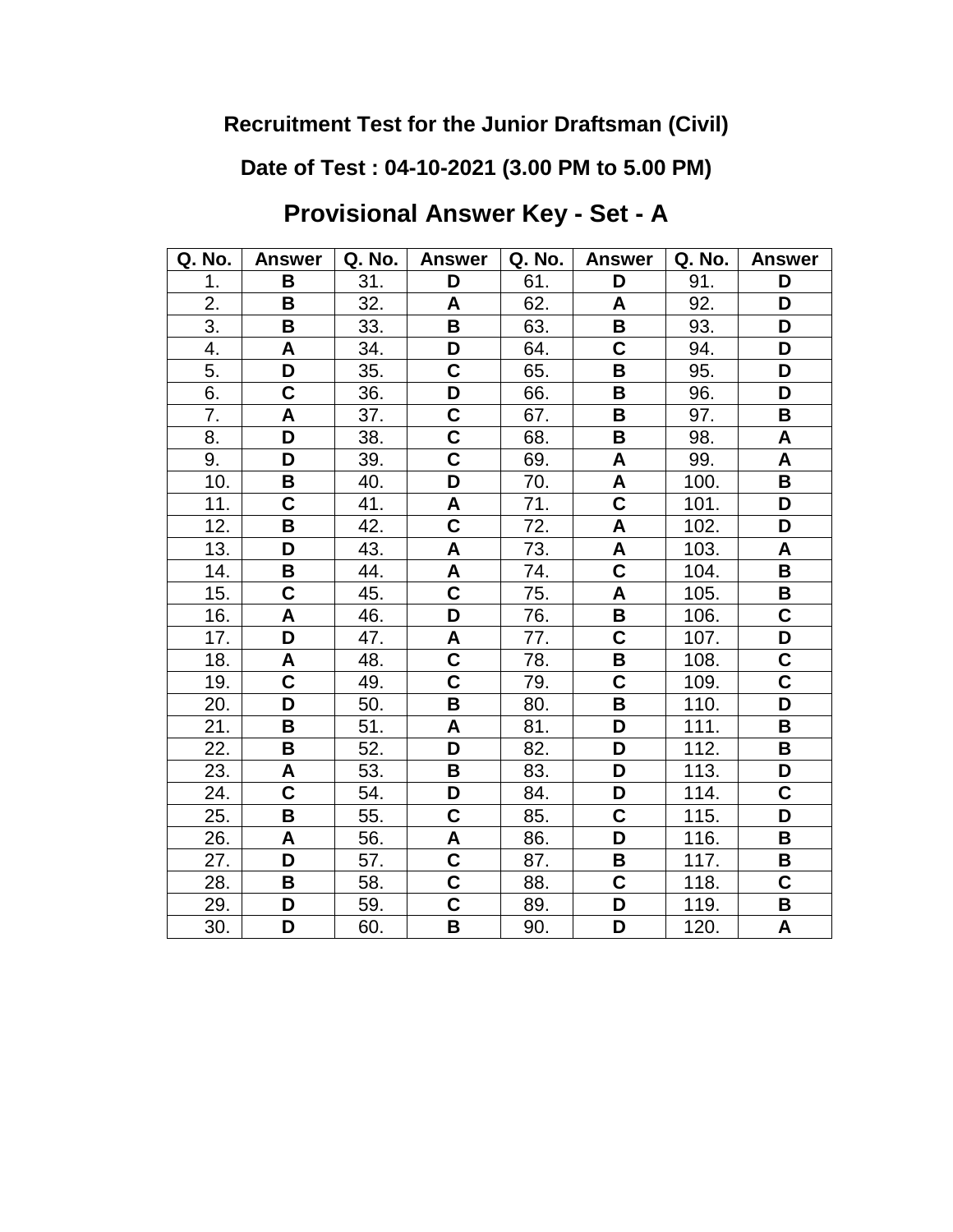## **Date of Test : 04-10-2021 (3.00 PM to 5.00 PM)**

| Q. No. | <b>Answer</b>           | Q. No. | <b>Answer</b>           | Q. No. | <b>Answer</b>           | Q. No. | <b>Answer</b>           |
|--------|-------------------------|--------|-------------------------|--------|-------------------------|--------|-------------------------|
| 1.     | D                       | 31.    | D                       | 61.    | D                       | 91.    | B                       |
| 2.     | A                       | 32.    | A                       | 62.    | D                       | 92.    | B                       |
| 3.     | B                       | 33.    | B                       | 63.    | D                       | 93.    | B                       |
| 4.     | D                       | 34.    | C                       | 64.    | D                       | 94.    | A                       |
| 5.     | $\mathbf C$             | 35.    | B                       | 65.    | D                       | 95.    | D                       |
| 6.     | D                       | 36.    | B                       | 66.    | D                       | 96.    | $\overline{\mathsf{C}}$ |
| 7.     | C                       | 37.    | B                       | 67.    | B                       | 97.    | A                       |
| 8.     | $\overline{\mathbf{C}}$ | 38.    | B                       | 68.    | A                       | 98.    | D                       |
| 9.     | $\overline{\textbf{C}}$ | 39.    | A                       | 69.    | A                       | 99.    | D                       |
| 10.    | D                       | 40.    | A                       | 70.    | B                       | 100.   | B                       |
| 11.    | A                       | 41.    | $\overline{\mathbf{C}}$ | 71.    | D                       | 101.   | C                       |
| 12.    | $\overline{\mathsf{c}}$ | 42.    | A                       | 72.    | D                       | 102.   | B                       |
| 13.    | A                       | 43.    | A                       | 73.    | A                       | 103.   | D                       |
| 14.    | A                       | 44.    | C                       | 74.    | B                       | 104.   | В                       |
| 15.    | $\overline{\mathsf{C}}$ | 45.    | A                       | 75.    | B                       | 105.   | $\mathbf C$             |
| 16.    | D                       | 46.    | B                       | 76.    | $\overline{\mathsf{C}}$ | 106.   | A                       |
| 17.    | A                       | 47.    | $\overline{\mathsf{C}}$ | 77.    | $\overline{\mathsf{D}}$ | 107.   | $\overline{\mathsf{D}}$ |
| 18.    | $\overline{\mathbf{C}}$ | 48.    | B                       | 78.    | $\overline{\mathsf{C}}$ | 108.   | A                       |
| 19.    | C                       | 49.    | C                       | 79.    | $\mathbf C$             | 109.   | C                       |
| 20.    | B                       | 50.    | B                       | 80.    | $\overline{\mathsf{D}}$ | 110.   | D                       |
| 21.    | A                       | 51.    | D                       | 81.    | B                       | 111.   | B                       |
| 22.    | D                       | 52.    | D                       | 82.    | B                       | 112.   | B                       |
| 23.    | B                       | 53.    | D                       | 83.    | D                       | 113.   | A                       |
| 24.    | D                       | 54.    | D                       | 84.    | $\mathbf C$             | 114.   | $\mathbf C$             |
| 25.    | $\overline{\mathbf{C}}$ | 55.    | C                       | 85.    | D                       | 115.   | B                       |
| 26.    | A                       | 56.    | D                       | 86.    | B                       | 116.   | A                       |
| 27.    | $\overline{\mathbf{C}}$ | 57.    | B                       | 87.    | B                       | 117.   | D                       |
| 28.    | $\overline{\mathbf{C}}$ | 58.    | C                       | 88.    | $\overline{\mathsf{c}}$ | 118.   | B                       |
| 29.    | C                       | 59.    | D                       | 89.    | В                       | 119.   | D                       |
| 30.    | B                       | 60.    | D                       | 90.    | A                       | 120.   | D                       |

# **Provisional Answer Key - Set - B**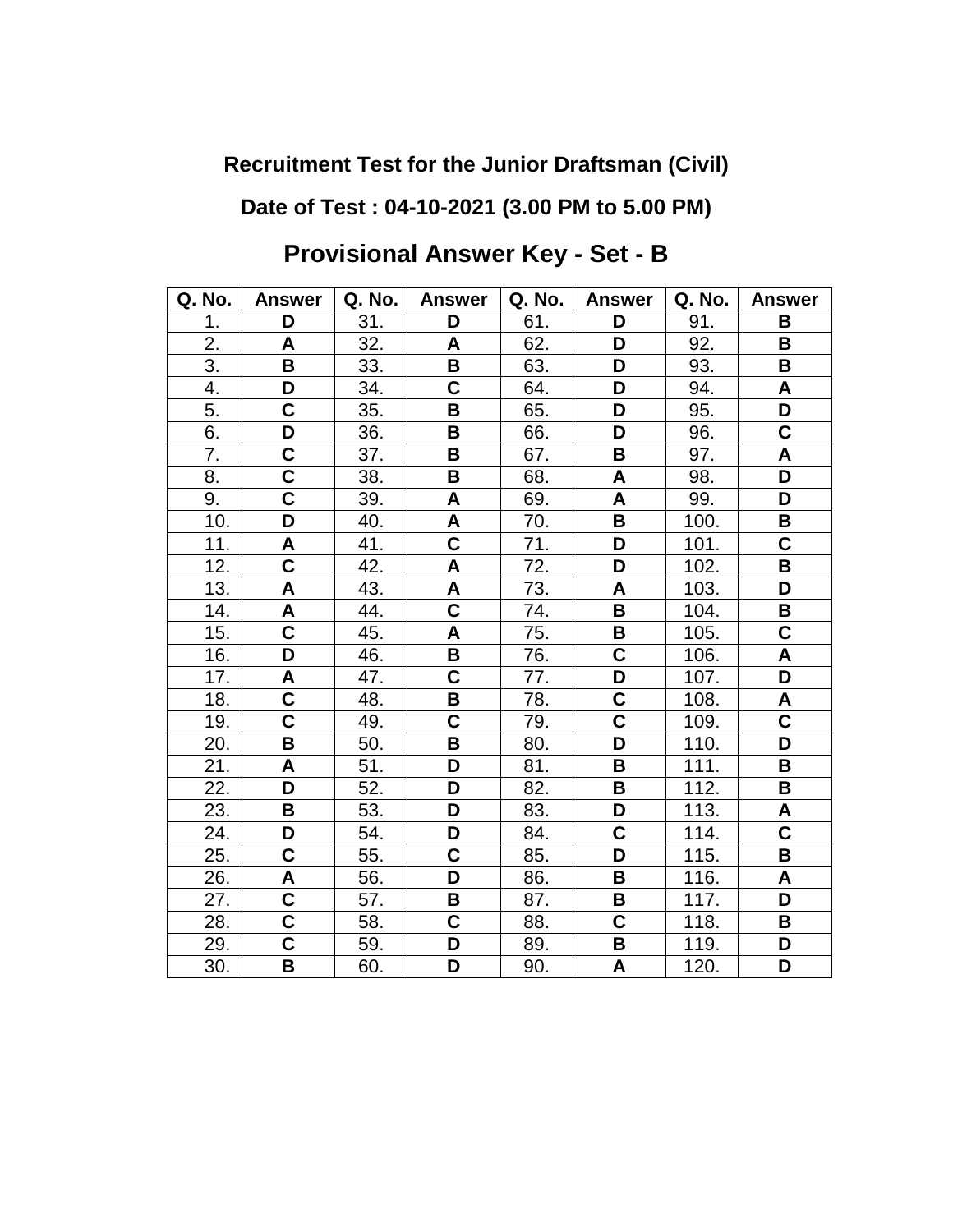**Date of Test : 04-10-2021 (3.00 PM to 5.00 PM)**

# **Provisional Answer Key - Set - C**

| Q. No.           | <b>Answer</b>           | Q. No. | <b>Answer</b>           | Q. No. | <b>Answer</b>             | Q. No. | <b>Answer</b>             |
|------------------|-------------------------|--------|-------------------------|--------|---------------------------|--------|---------------------------|
| 1.               | D                       | 31.    | D                       | 61.    | B                         | 91.    | D                         |
| 2.               | A                       | 32.    | D                       | 62.    | B                         | 92.    | A                         |
| $\overline{3}$ . | B                       | 33.    | D                       | 63.    | B                         | 93.    | B                         |
| 4.               | $\overline{\mathsf{C}}$ | 34.    | D                       | 64.    | A                         | 94.    | D                         |
| 5.               | B                       | 35.    | D                       | 65.    | $\overline{\mathsf{D}}$   | 95.    | $\mathbf C$               |
| 6.               | B                       | 36.    | D                       | 66.    | $\overline{\mathsf{C}}$   | 96.    | D                         |
| 7.               | B                       | 37.    | B                       | 67.    | A                         | 97.    | $\overline{\mathbf{C}}$   |
| 8.               | B                       | 38.    | A                       | 68.    | $\overline{\mathsf{D}}$   | 98.    | $\overline{\mathsf{c}}$   |
| 9.               | A                       | 39.    | A                       | 69.    | D                         | 99.    | $\overline{\mathbf{C}}$   |
| 10.              | A                       | 40.    | B                       | 70.    | В                         | 100.   | D                         |
| 11.              | $\overline{\mathbf{C}}$ | 41.    | D                       | 71.    | $\overline{\mathbf{C}}$   | 101.   | A                         |
| 12.              | $\mathsf{A}$            | 42.    | D                       | 72.    | B                         | 102.   | $\overline{\mathbf{C}}$   |
| 13.              | A                       | 43.    | A                       | 73.    | D                         | 103.   | A                         |
| 14.              | $\overline{\mathbf{C}}$ | 44.    | В                       | 74.    | B                         | 104.   | A                         |
| 15.              | A                       | 45.    | B                       | 75.    | $\overline{\mathsf{C}}$   | 105.   | $\overline{\mathsf{c}}$   |
| 16.              | B                       | 46.    | $\overline{\mathbf{C}}$ | 76.    | A                         | 106.   | D                         |
| 17.              | $\mathbf C$             | 47.    | D                       | 77.    | D                         | 107.   | A                         |
| 18.              | B                       | 48.    | $\mathbf C$             | 78.    | $\boldsymbol{\mathsf{A}}$ | 108.   | $\overline{\mathbf{C}}$   |
| 19.              | $\overline{\textbf{C}}$ | 49.    | $\overline{\mathsf{c}}$ | 79.    | $\overline{\mathbf{C}}$   | 109.   | $\overline{\mathsf{c}}$   |
| 20.              | B                       | 50.    | D                       | 80.    | $\overline{\mathsf{D}}$   | 110.   | B                         |
| 21.              | D                       | 51.    | B                       | 81.    | B                         | 111.   | $\boldsymbol{\mathsf{A}}$ |
| 22.              | D                       | 52.    | B                       | 82.    | B                         | 112.   | D                         |
| 23.              | D                       | 53.    | D                       | 83.    | $\boldsymbol{\mathsf{A}}$ | 113.   | B                         |
| 24.              | D                       | 54.    | C                       | 84.    | $\overline{\mathsf{c}}$   | 114.   | D                         |
| 25.              | C                       | 55.    | D                       | 85.    | B                         | 115.   | $\mathbf C$               |
| 26.              | D                       | 56.    | B                       | 86.    | A                         | 116.   | A                         |
| 27.              | В                       | 57.    | B                       | 87.    | D                         | 117.   | $\overline{\mathsf{C}}$   |
| 28.              | C                       | 58.    | C                       | 88.    | B                         | 118.   | $\overline{\mathbf{C}}$   |
| 29.              | D                       | 59.    | B                       | 89.    | D                         | 119.   | $\overline{\mathsf{c}}$   |
| 30.              | D                       | 60.    | A                       | 90.    | D                         | 120.   | B                         |